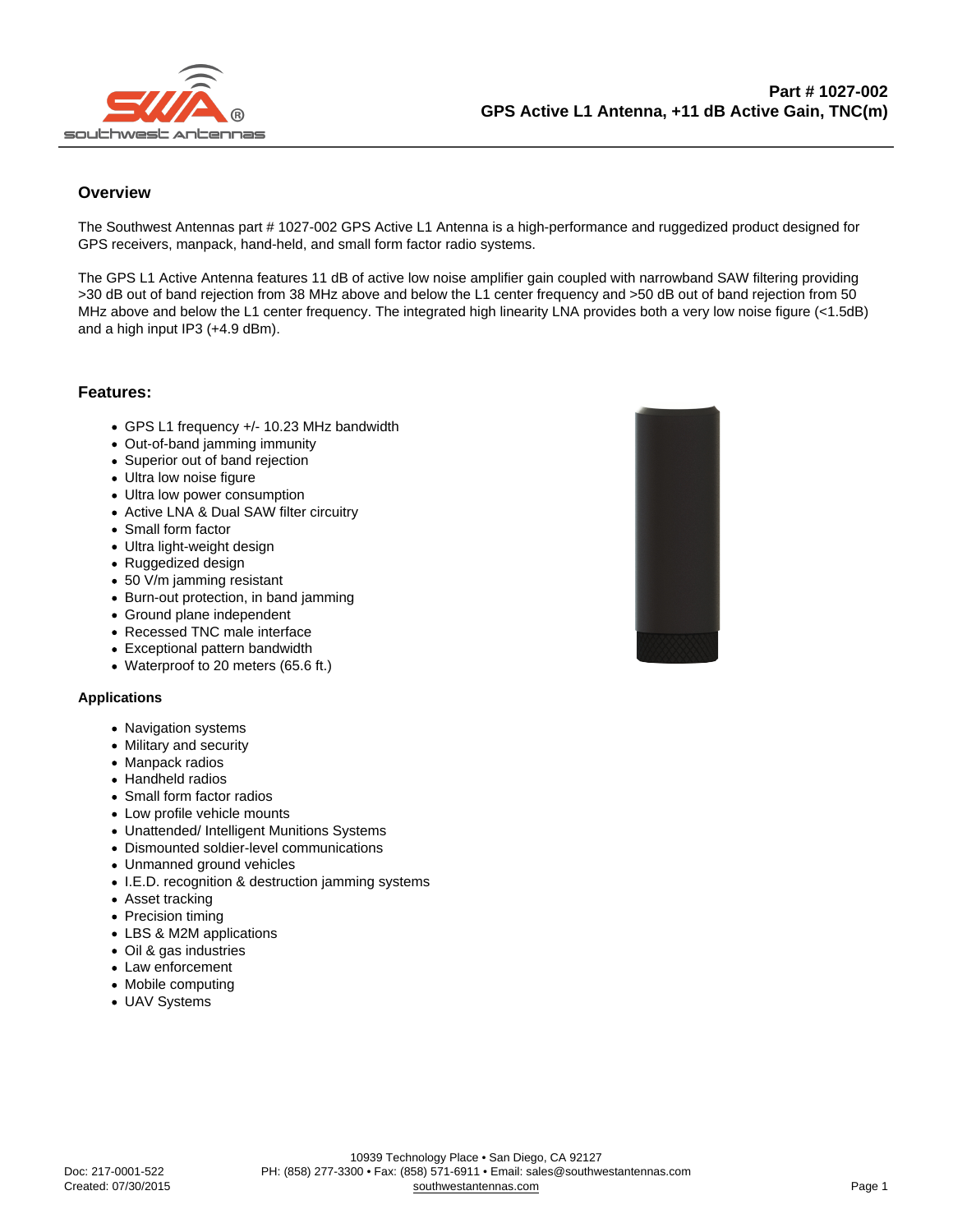| Parameter                 | Value                 | Units       | Tolerance |
|---------------------------|-----------------------|-------------|-----------|
| Antenna Pattern           | Hemispherical Antenna |             |           |
| Frequency Band            | GPS <sub>L1</sub>     |             |           |
| Impedance                 | 50                    | Ohms        |           |
| Minimum Frequency         | 1.565 / 1,565         | GHz / MHz   |           |
| Maximum Frequency         | 1.585 / 1,585         | GHz / MHz   |           |
| Frequency Bandwidth       | 0.02 / 20             | GHz / MHz   |           |
| Maximum VSWR              | 2.0:1                 |             |           |
| Maximum Gain              | 1.50                  | dBic        | ± 0.5dB   |
| <b>Axial Ratio</b>        | 1.0                   | dB          |           |
| Polarization              | <b>RHCP</b>           |             |           |
| Horizontal (AZ) Beamwidth | 140                   | Degrees     |           |
| Vertical (EL) Beamwidth   | 140                   | Degrees     |           |
| Radome Material           | Delrin 527 UV stable  |             |           |
| Color                     | Flat Black            |             |           |
| RF Connector Type         | TNC(m) Non-Rotating   |             |           |
| IP Rating                 | IP67                  |             |           |
| Product Height            | 2.13 / 54.10          | inches / mm | ±.02      |
| <b>Product Diameter</b>   | 0.70 / 17.78          | inches / mm |           |
| <b>Product Weight</b>     | 1.1 / 31.2            | oz / grams  |           |
| <b>LNA Specifications</b> |                       |             |           |
| Parameter                 | Value                 | Units       | Tolerance |

## Product Specifications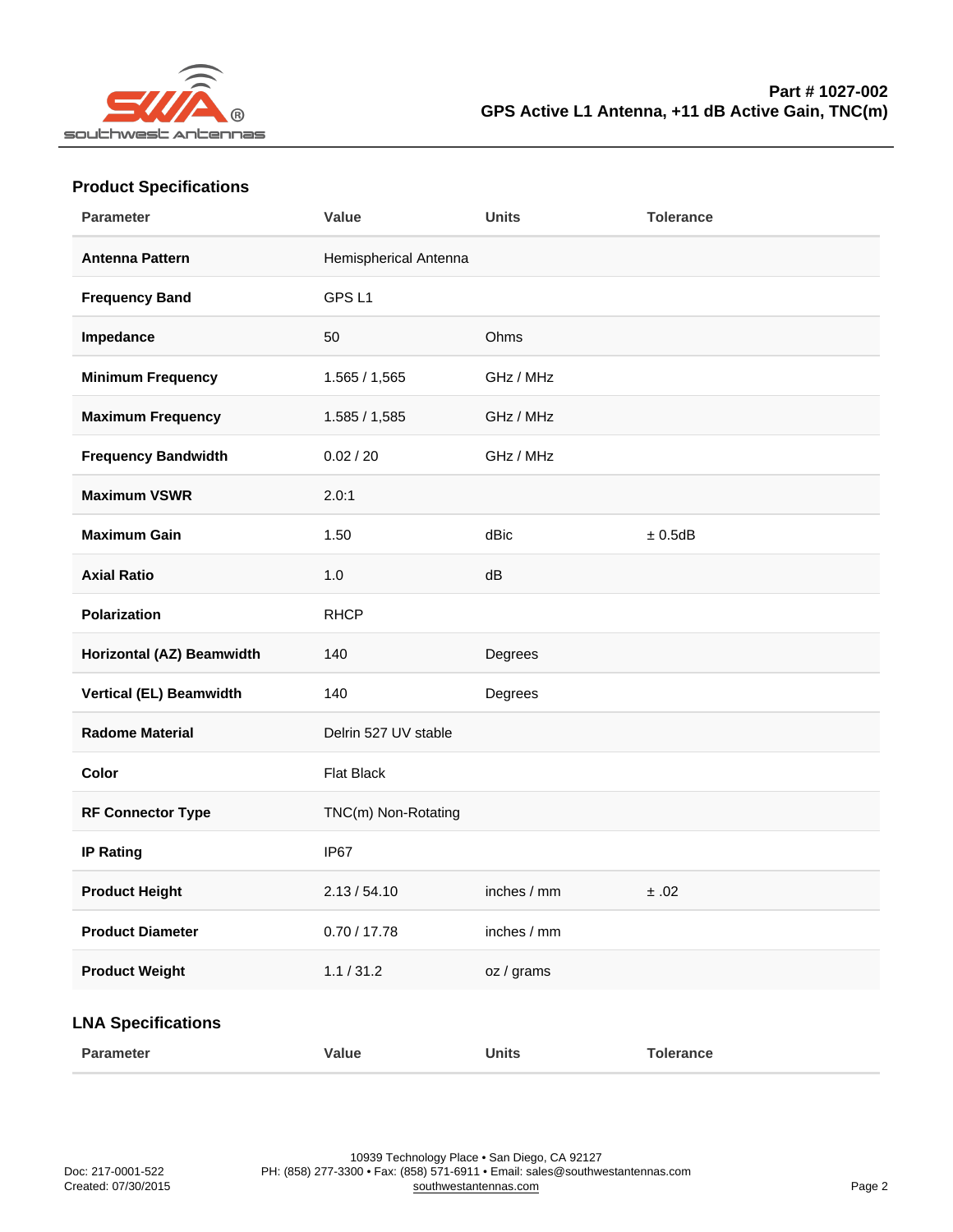Part # 1027-002 GPS Active L1 Antenna, +11 dB Active Gain, TNC(m)

| LNA Gain              | $+11$                        | dB         | ± 1 dB |
|-----------------------|------------------------------|------------|--------|
| LNA NF                | < 1.5                        | dB         |        |
| LNA DC Voltage Range  | $2.0 - 3.6$                  | <b>VDC</b> |        |
| <b>LNA DC Current</b> | 8                            | mA         |        |
| Input IP3             | $-2.0$                       | dBm        |        |
| Input P1dB            | 6.1                          | dBm        |        |
| Filtering             | $>50$ dB $@$ $±50$ MHz of CF |            |        |
| <b>ESD Protection</b> | <b>Protection Diode</b>      |            |        |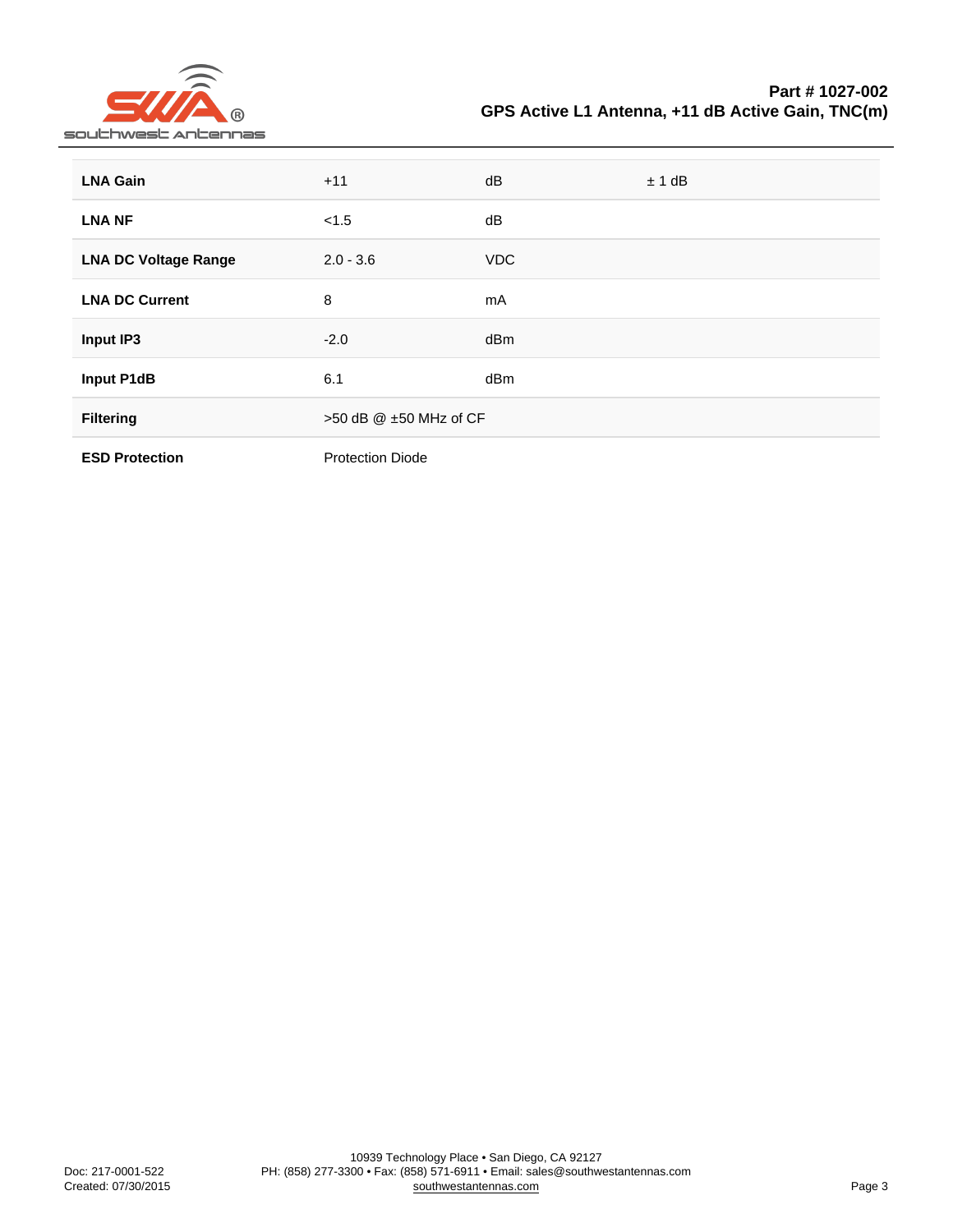Elevation Pattern

RHCP Gain referenced to +5 dBic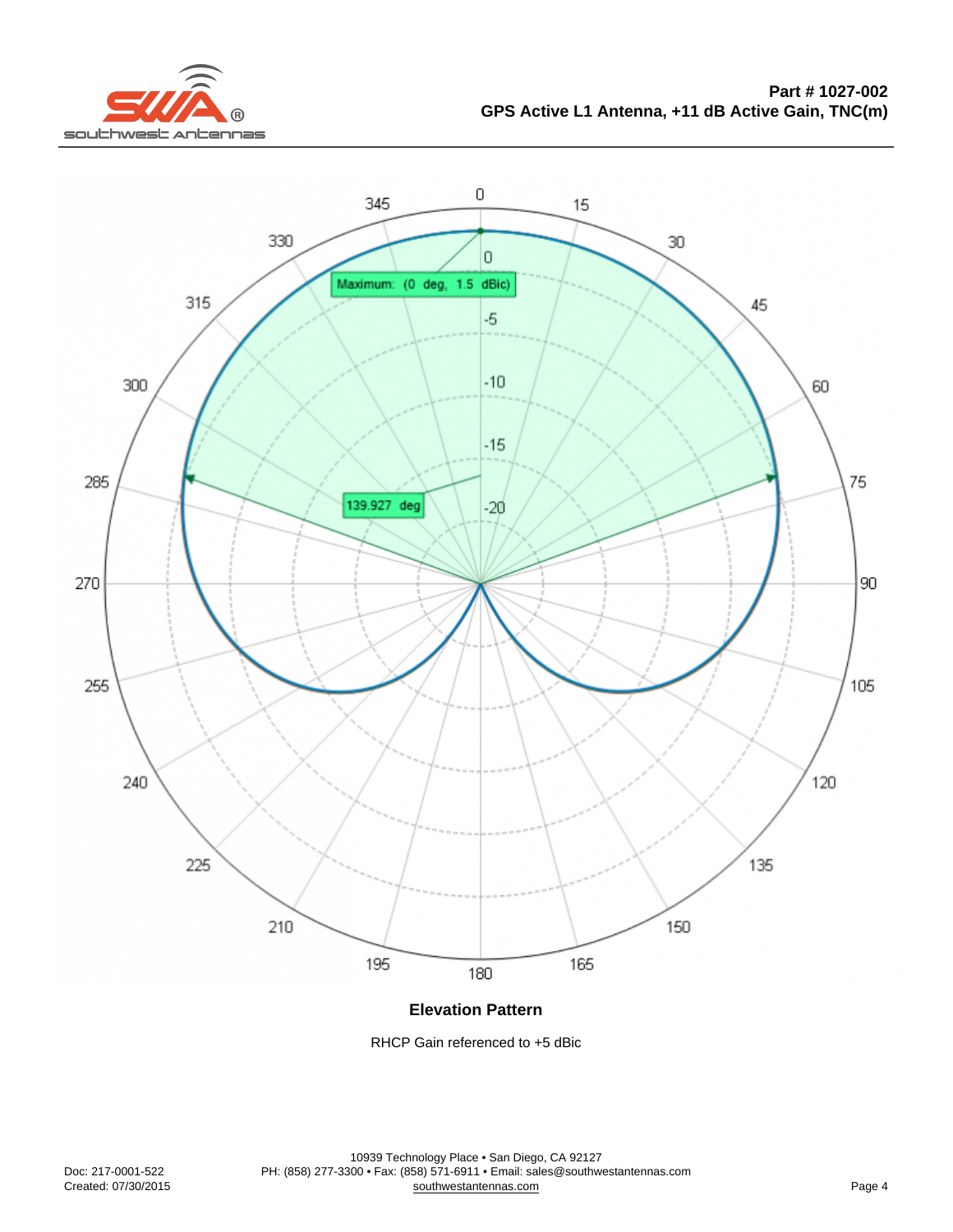Saw Filter Rejection Plot